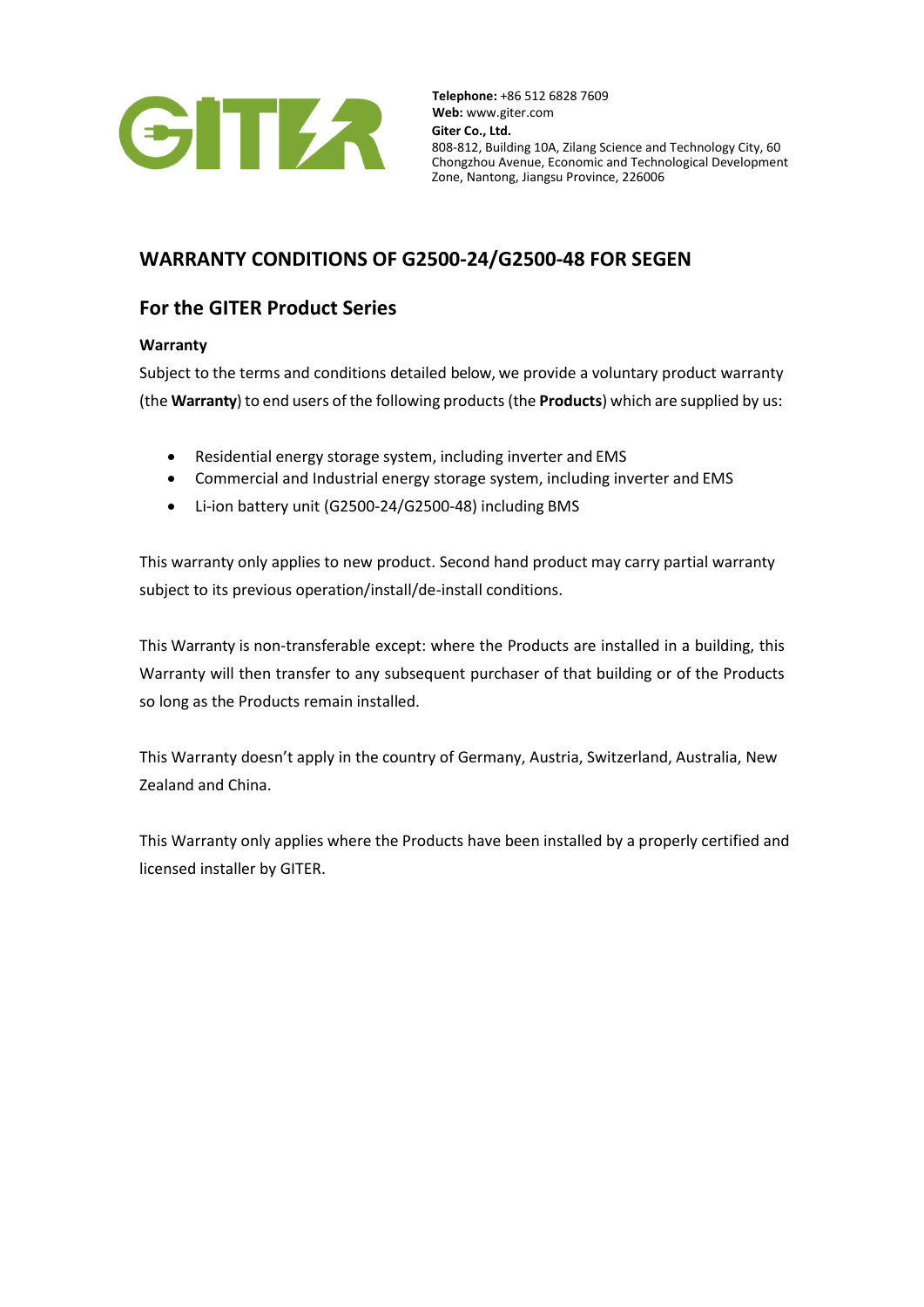

### **General Terms**

We warrant that we will repair or replace (at our option) a Product or any part thereof, if such Product isfaulty or defective inmanufacture ormaterials for a period of 3 years from the earlier of (i) the date the battery storage system is installed at the end user's property or (ii) the date two months after the Product being sold to another business or personnel.

We will endeavor to replace Products with identical products. However, due to technological advancements, that Product may not be available. In these cases, we will supply another type of product of at least the same value and standard, although the replacement product may be a different size, shape, color and/or capacity. Due to technical advances it is possible that replacement parts or components may not be compatible with the other components already installed. Any costs relating to the incompatibility of systems is not covered by thisWarranty.

If the products are replaced within the warranty period, the remaining warranty period will be automatically transferred to the replacement products. In this event, you will not receive a new certificate.

Each time a warranty claim is made against a system that has no internet connection, the installer or the end user is obliged to organize qualified personnel to conduct an on-site inspection and data collection under the instruction of GITER.

We monitor systems and inform end customers via internet in the event of defects in the material or workmanship of the product within the warranty period. For systems with no internet connection, the end customer should inform us ASAP if a product is found to be defect in order to qualify for repair or replacement under the warranty.

This Warranty only covers repair or replacement of the defective product. It does not cover:

- any costs incurred by the end-user or the installer in normal or scheduled maintenance ofthe Product; or
- any other costs such as transportation, travelling and accommodation cost of personnel etc.;
- subject to any law to the contrary, any damage to property, personal injury, direct or indirect loss, any consequential losses or other expenses arising from breach of this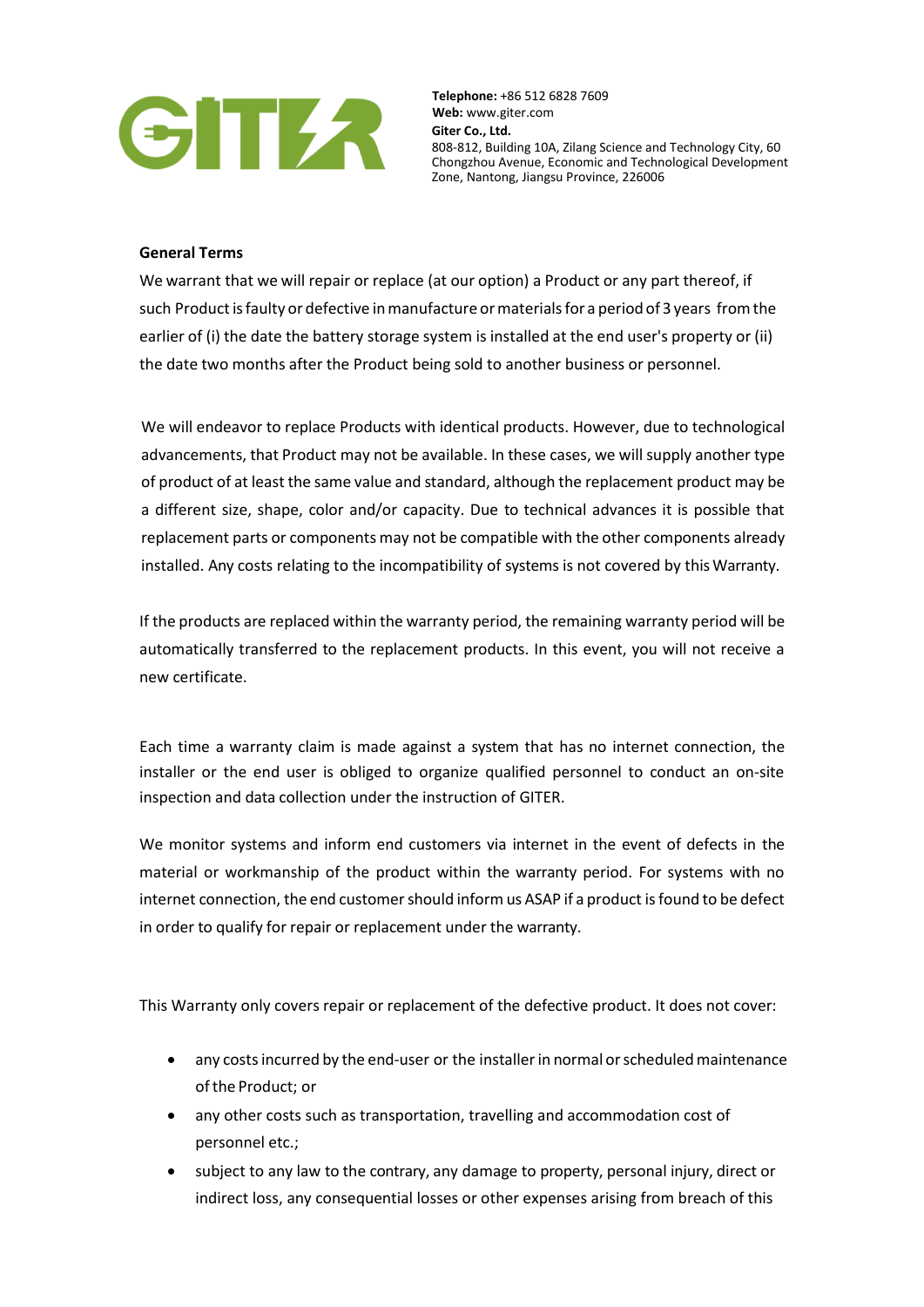

Warranty.

### **Conditions**

This Warranty is subject to the following conditions:

- The Products must have been installed and correctly commissioned by an authorized and licensed installer. Proof may be required of correct commissioning of theProduct (such as certificate of compliance). Claims for failures due to incorrect installation or commissioning are not covered under this Warranty.
- Where a Product or part thereof is replaced or repaired under this Warranty, the balance of the original Warranty period will apply. The replacement product or part(s) do not carry a new voluntary warranty.
- The Product must have its original serial number and rating labels intact and readable.
- Define following Term:

Short Period: environment at -20 ~ 45℃ for less than 1 month

Long Period: environment at 0  $\sim$  35 °C for more than 1 month

Batteries should be stored indoor with a dry and clean environment in Short Period or Long Period. Avoiding contact with corrosive substances and staying away from fire and heat source.

- For batteries that will not be used for a Long Period, they should be fully charged and discharged at least one time every 6 months.
- This Warranty does not extend to any Products that have been completely or partially disassembled or modified, except where such disassembly is carried out by GITER.
- The terms of this Warranty cannot be amended except in writing by one of our authorized officers.
- This Warranty only applies to Products purchased by an end-user from us directly or a reseller where the Products have been sold to the reseller by us directly.
- Any warranty claim under this Warranty must meet the requirements set out below in the "How to Make a Warranty Claim" section.
- There must have been a commissioning report signed by the end-user and the installer for product commissioning and handling instructions.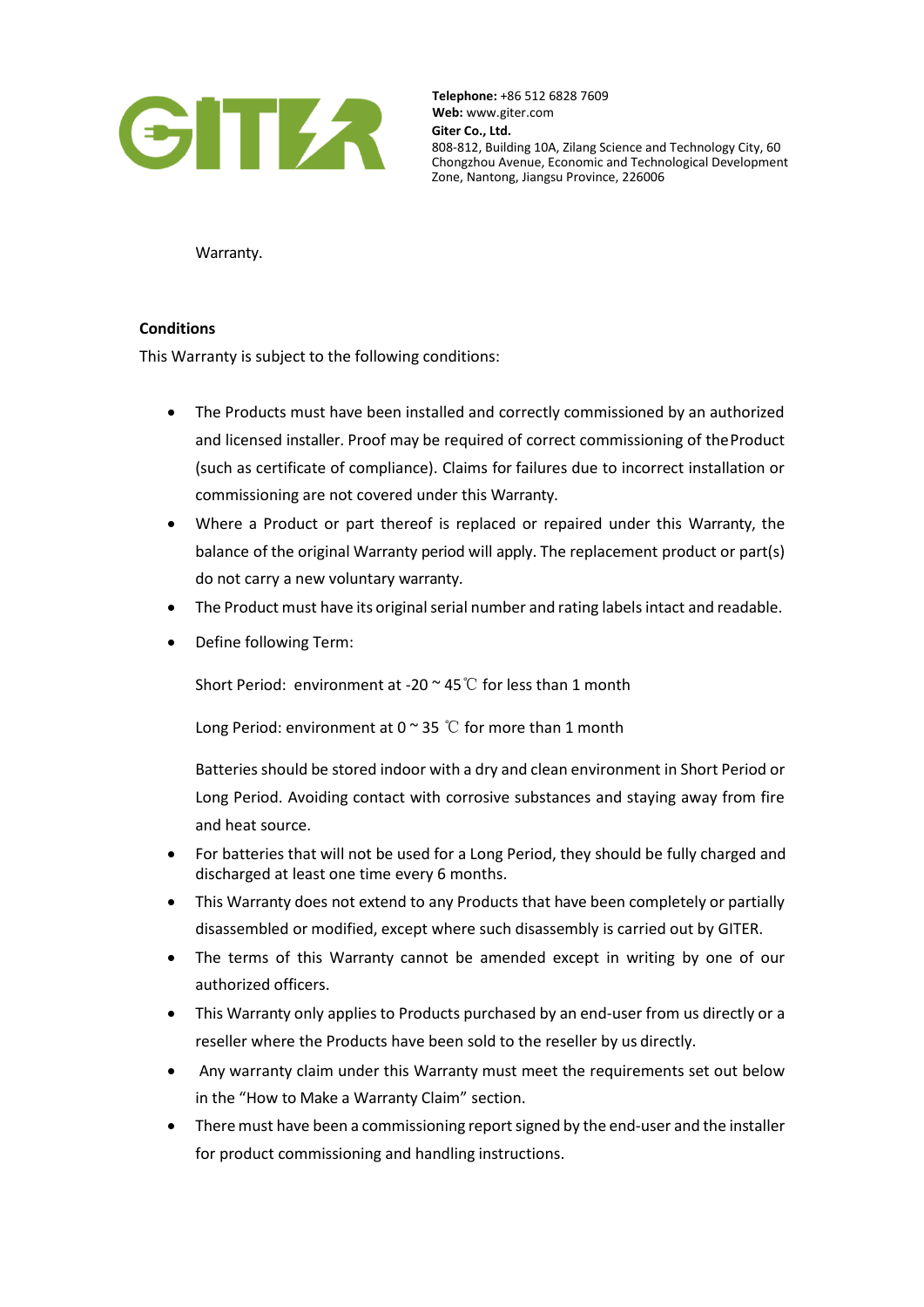

#### **Exclusions**

This warranty will not apply to a defect or fault to the extent to which one or more of these conditions arises:

- due to storage, handling, installation (or removal and/or reinstallation) or commissioning of the Product otherwise than in accordance with instructions provided by us, applicable safety regulations or without reasonable care including installation of a Product which is of an inappropriate size or type for the intended purpose;
- due to operation, use or maintenance of the Product otherwise than in accordance with instructions provided by us or without reasonable care (including failure to maintain/ clean the Product in accordance with recommendations in instruction/ operation manuals);
- due to accidental damage, theft or vandalism, or use of the Product for a purpose or in environmental conditions for which the Products were not designed for or sold, or use of the Products outside the specified or normal operating ranges for such Products;
- as a result of changes which occur in the condition or operational performance of the Product due to climate or other environmental influence, foreign material contamination (e.g. dirt, smoke, salt, chemicals and other impurities), water entry, exposure to excessive heat or solvents or because of use of the Product with insufficient ventilation (in particular the maximum temperatures according to the operating manual), exposure to strong vibrations, exposure to a strong magnetic field or damage as result of Force Majeure event;
- from normal wear and tear or when replacement or repair of parts would be part of normal maintenance or service of the Product or where the damage is only to surface coating, varnish or enamel;
- as a result of repairs, alterations or modifications to the Product which have been performed by a third party not authorized by us;
- from the use of any spare parts not manufactured, sold or approved by us in connection with the repair or replacement of Product; or as a result of the interconnection of the Product with products of another manufacturer; or as a result of any other defective or malfunctioning parts in the system into which the Product has been installed;
- where the nameplate or serial number of the Product is modified, altered or not readable;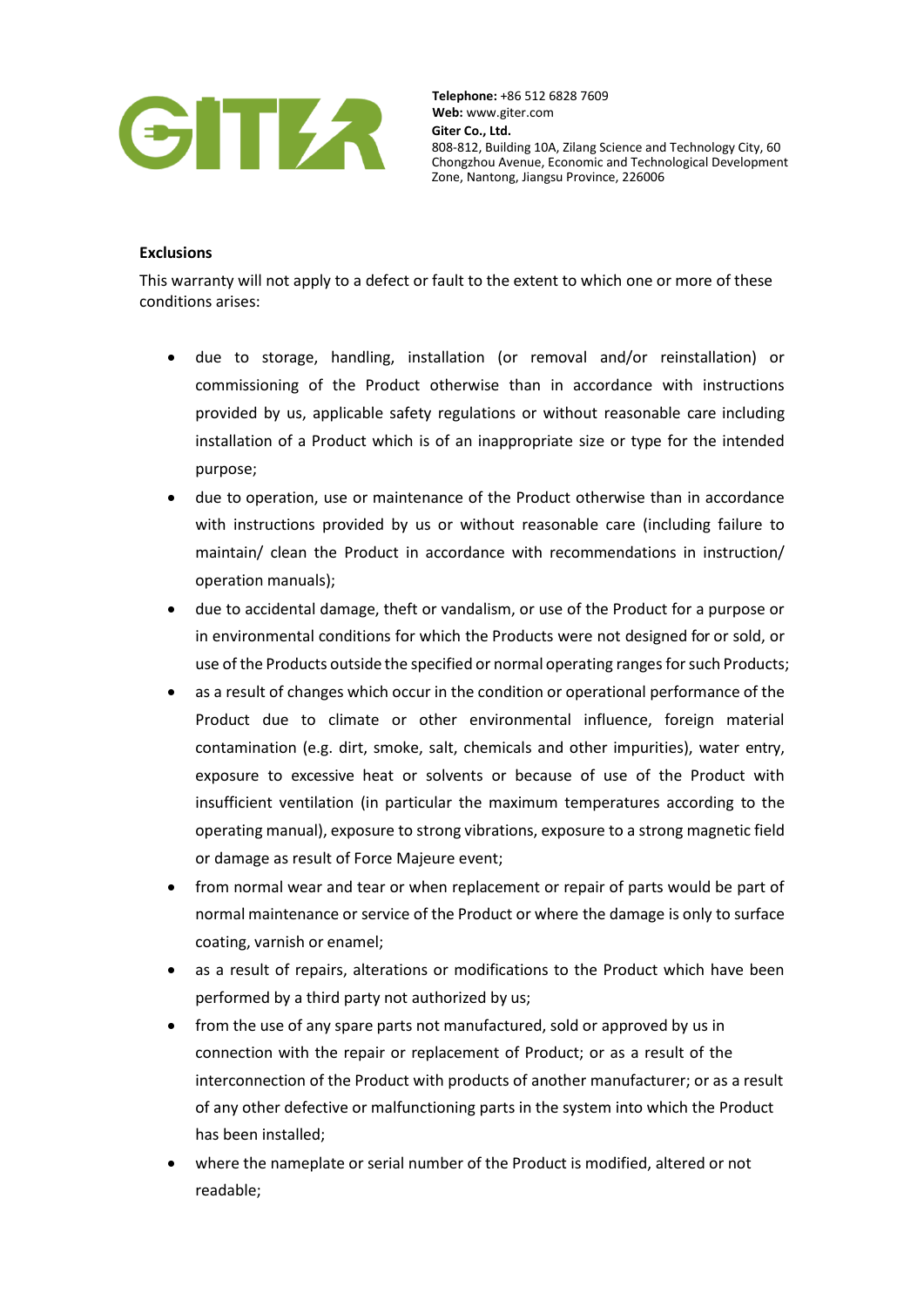

- if damage has occurred during transportation; or
- other damages not affecting energy generation and which are of a visual nature (e.g. surface scratching).

This Warranty does not apply to damage caused by continued use of the Product after it is known, or would have been known with regular servicing, it is defective.

## **Customer's assistance in returning the faulty unit:**

Following the receipt of the replacement unit, the customer must return the allegedly faulty unit in the same packaging material as the replacement unit. GITER will supply all labels, documentation and freight details for the return of the allegedly faulty unit. All allegedly faulty units must be returned within 10 (ten) working days of the receipt of the replacement unit. A qualified installer must be available for the unit exchange and re-commissioning. The replacement unit will be covered by the original warranty terms of the faulty unit for the remaining warranty period of the faulty unit.

### **Distributor Responsibility:**

In the event of an equipment failure or fault, it isthe Distributor responsibility to work directly with GITER Service Center in order to limit the return of non-faulty equipment. GITER Service Center will work with the Distributor to rectify the fault or fault message through telephone support or with direct PC links. Note: In order to qualify for further compensation and a replacement unit, the distributor/installer must first contact GITER and fulfill the distributor/installer's responsibilities under Section "how to make a claim"

### **Wrong Deliveries and Transit Damage**

Wrong deliveries, incorrect or damaged packing and transit damage claims are not warranty claims.

### **How to Make a Warranty Claim**

If a Product fails within the Warranty period, the end-user must stop using the Product or the system in which the Product is installed as the case may be by isolating the Product from any energy source, make a claim as soon as possible and follow all instructions provided by us, or our representative or agents.

To make a Warranty claim under this voluntary warranty, the end-user must contact us by email at [info@giter.com.](mailto:%20info@giter.com.)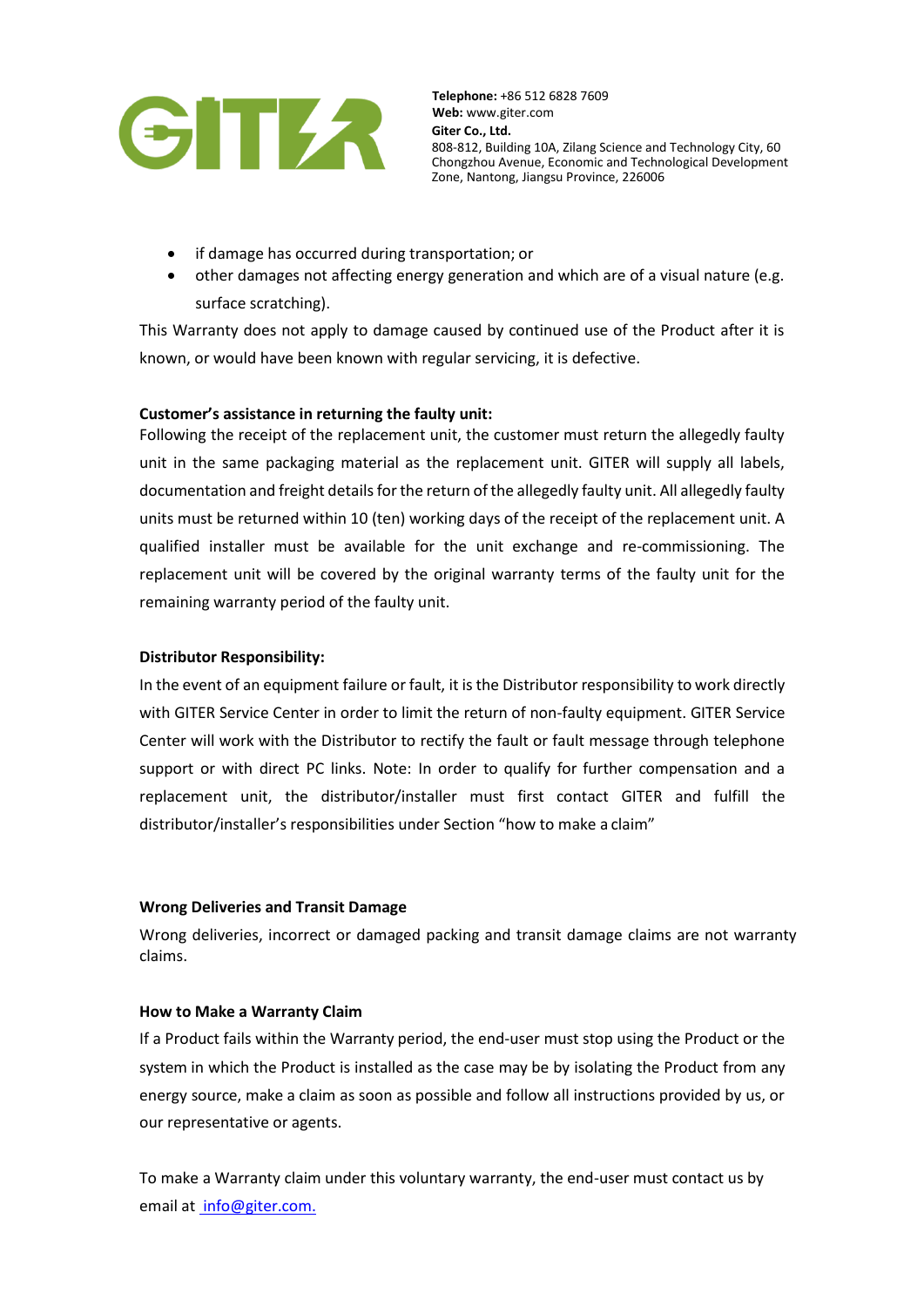

When contacting us by the online monitoring, please fill in the relevant form;

When contacting us by email, please have the following information to hand:

- Your name, address, postcode and a telephone number where you can becontacted
- The model designation and serial number of the Product (you can find both on the Product)
- Proof of purchase with date and address of the vendor
- Installation date and installation address
- Signed commissioning report or protocol
- Contact details of the installer
- A complete and detailed list of observed faults and otherinformation which could help with the analysis of the fault (e.g. any modifications)

#### **Costs of Submitting a Warranty Claim**

For invalid claims under this Warranty, we will not be liable for the end-user's costs in making the warranty claim, including transport or return freight.

In respect of valid claims under this Warranty, the end-user will not be charged for reasonable costs associated with the making of a warranty claim, including warranty processing costs, the cost of replacement parts or freight. Reimbursement for necessary and reasonably incurred costs or expenses in making valid warranty claims under this Warranty may be claimed from us. Documentary evidence in support of such claim will be required.

#### **Deadlines for Submitting Warranty Claims**

We aim to rectify genuine quality problems as a priority. This is generally achieved by investigating why defective products have failed and by introducing immediate corrective action measures to prevent re-occurring of the warranty failures. It is therefore critical that all claims under this Warranty are promptly submitted to us assoon asthe Product fails, and in any event, within three months of knowledge of the matter of event giving rise to the claim. No consideration will be given to claims under this Warranty which are made after thisperiod.

#### **Product Liability and Product Safety**

We should be informed immediately about any potential product safety concerns within and outside the warranty period. We are well aware of our product liability and product safety